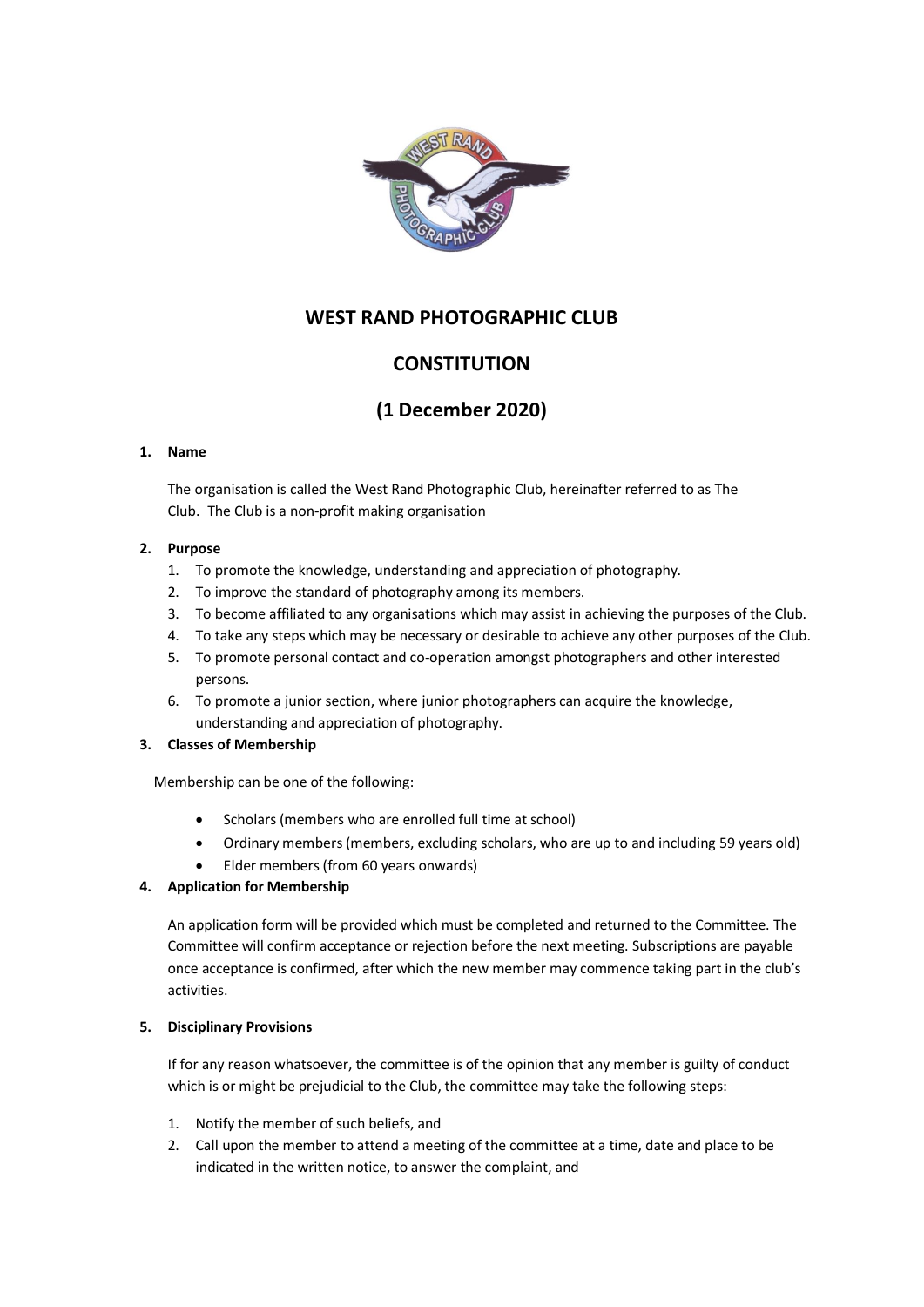- 3. Hear any evidence which might be necessary or desirable to investigate the complaint thoroughly, and
- 4. Discuss all the evidence, or postpone the hearing, make such findings as justified, in private, and
- 5. Inform the member of such findings, and
- 6. Take such steps as the committee might deem necessary or desirable, including the expulsion of the member.

### **6. Fees and Related Matters**

- 1. At the AGM the committee will determine the membership fees for the following financial period. The fee will come into effect immediately.
- 2. Membership fees shall be paid within three months of the Annual General Meeting and become due on the first day of August of every year.
- 3. If any members fails to pay his or her membership fee within said three months as prescribed in clause 6.2. above, membership of such member may be automatically terminated.
- 4. A member may at any time terminate his or her membership.
- 5. No fees will be refunded should a person terminate his or her membership.
- 6. Scholars and Elder Members will be required to pay the joining fee and half the annual subscription of an Ordinary Member.
- 7. Members who join between 1 August and 28 February will be liable for the joining fee as well as the full years' membership fee. Members who join from 1 March to 31 July will be liable for the joining fee and 50% of the annual membership fee.

### **7 Control, Powers and Duty of the Committee**

- 1. The control and management of the Club shall be vested in a committee which shall consist a minimum of three persons and of the following portfolios:
	- a. Chairman: The Chairman shall be the official representative of the Club.
	- b. Vice-Chairman: The duties of the Vice Chairman will include helping the Chairman and standing in as Chairman when he/she is not available.
	- c. Treasurer: the Treasurer will manage the Club's finances.
	- d. Secretary: The Secretary is responsible for administrative tasks, including membership management, receiving and sorting of entries and ensuring that any club- related documentation is up to date.

2. Only members in good standing shall be eligible for election to the committee. For the post of Chairman only members who have served at least (one) year on the committee are eligible for election, unless no member is available.

3. All committee positions, including that of Chairman, must be elected every year in terms of the AGM section below.

4. If any of the posts on the committee become vacant during the course of the year, the Committee may appoint a member in good standing to fill the vacancy until the next AGM.

5. At least two signatures shall be required for all financial matters. The Chairman and Treasurer are hereby appointed in this capacity. If neither of them is available, the Secretary's signature in lieu of the absent appointee shall suffice.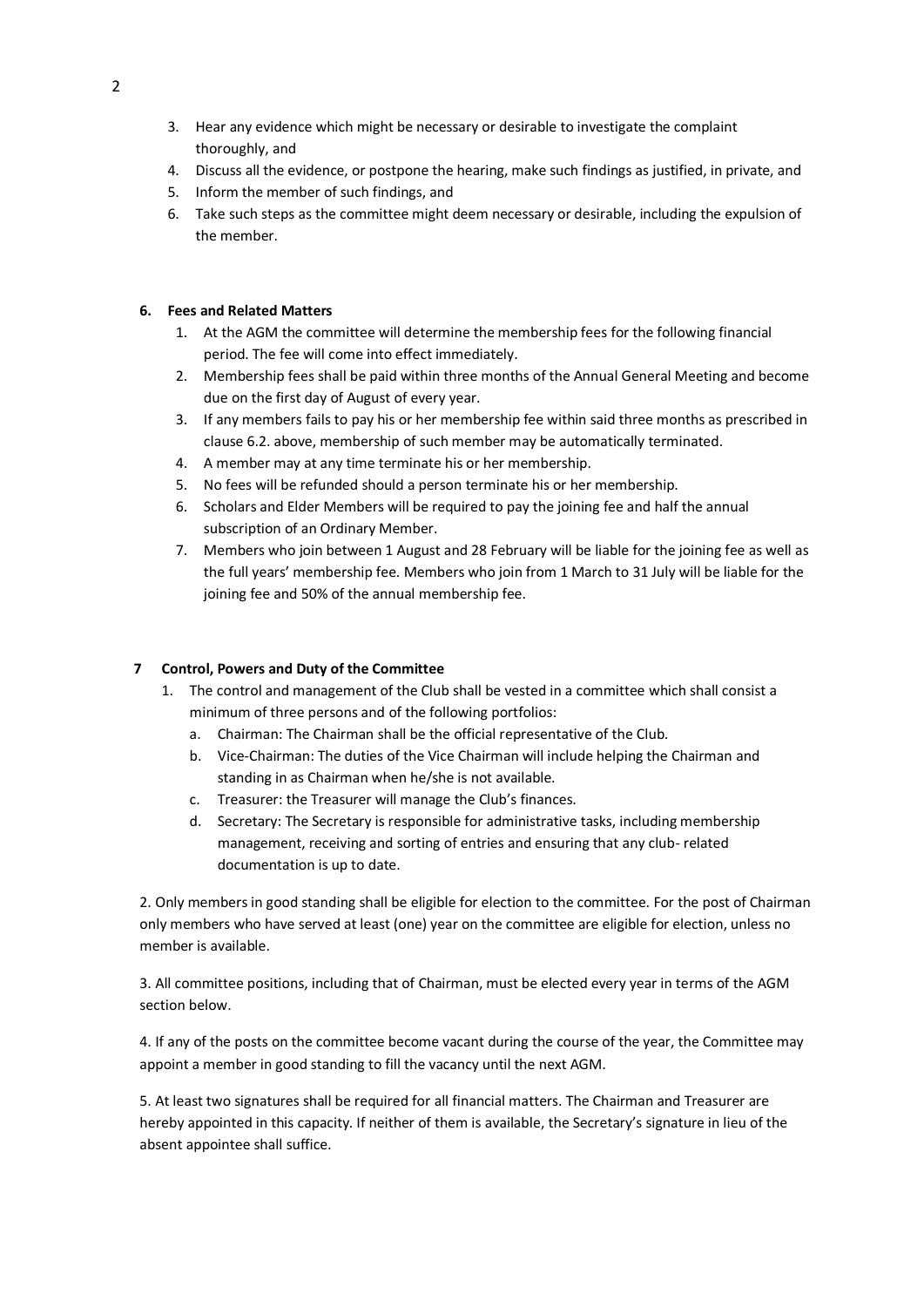6. The Club committee shall administer the Club's finances; appoint banks, direct the opening of banking accounts for specific purposes; transfer funds from one account to another; close any such accounts; and fix the manner in which such banking accounts shall be operated.

7. The committee shall control and manage all the affairs of the Club. The Committee shall have the power to do everything that is necessary or desirable to control and manage the affairs of the Club.

8. The committee shall maintain a procedural manual that determines the general functioning of the club. The committee has the power to make changes to such procedural manual without the need for a special or annual general meeting

9. The committee shall cause minutes to be kept of all proceedings at meetings of the Committee and General Meetings of members and for such minutes to be delivered to the relevant recipients.

10. The Chairman shall at each Annual General Meeting report of the activities of the Club and the Treasurer shall submit a financial statement for the Club.

11. Proxy and nominations for new committee posts:

A proxy must be a written letter (with signature) or E-mail appointing a member who has the right to vote. The letter needs to be handed to the Chairman before the election.

#### 1. Club Meetings

- 1. The following club meetings shall be held:
	- a. Annual General Meeting: An Annual General Meeting is to be held in August of which a 21 day minimum written notice must be given. All matters pertaining to the Club may be discussed at an Annual General Meeting. No member may however, discuss his or her personal grievances about any matter thereat. It shall be at the sole discretion of the Chairman to decide whether any matter is or is not a personal grievance. Members may add items to the agenda which must be done in writing 14 days in advance of the meeting and must be addressed to the Chairman.
	- b. Ordinary Monthly Club Meetings: Ordinary monthly club meetings are to be held every  $4<sup>th</sup>$ Tuesday of the month. No meeting will be held in the month of December.
	- c. An Annual Awards Evening is to be held annually in July.
	- d. Special General Meetings: Special General Meetings are to be held if the committee deems such Special General Meeting necessary or desirable, or if a written request, stating reasons, is made by no fewer than thirty three percent of members who are in good standing. A Special General Meeting shall only be held if no less than 14 (fourteen) days' notice in writing has been given to all members by the Committee.
- 2. A quorum for all club meetings shall be thirty three percent of members who are in good standing and physically present.
- 3. Nominations for members to be elected onto the committee shall be called for at least 21 days before the AGM and nominations will close seven days before the AGM. If insufficient nominations are received further nominations may be called for and accepted at the meeting.
- 4. If any member feels aggrieved about any matter pertaining to the club or about any matter affecting his or her membership of the Club, such member shall inform the committee of the grievance.
	- a. The committee shall then examine the grievance and take any steps as it may deem necessary to resolve it.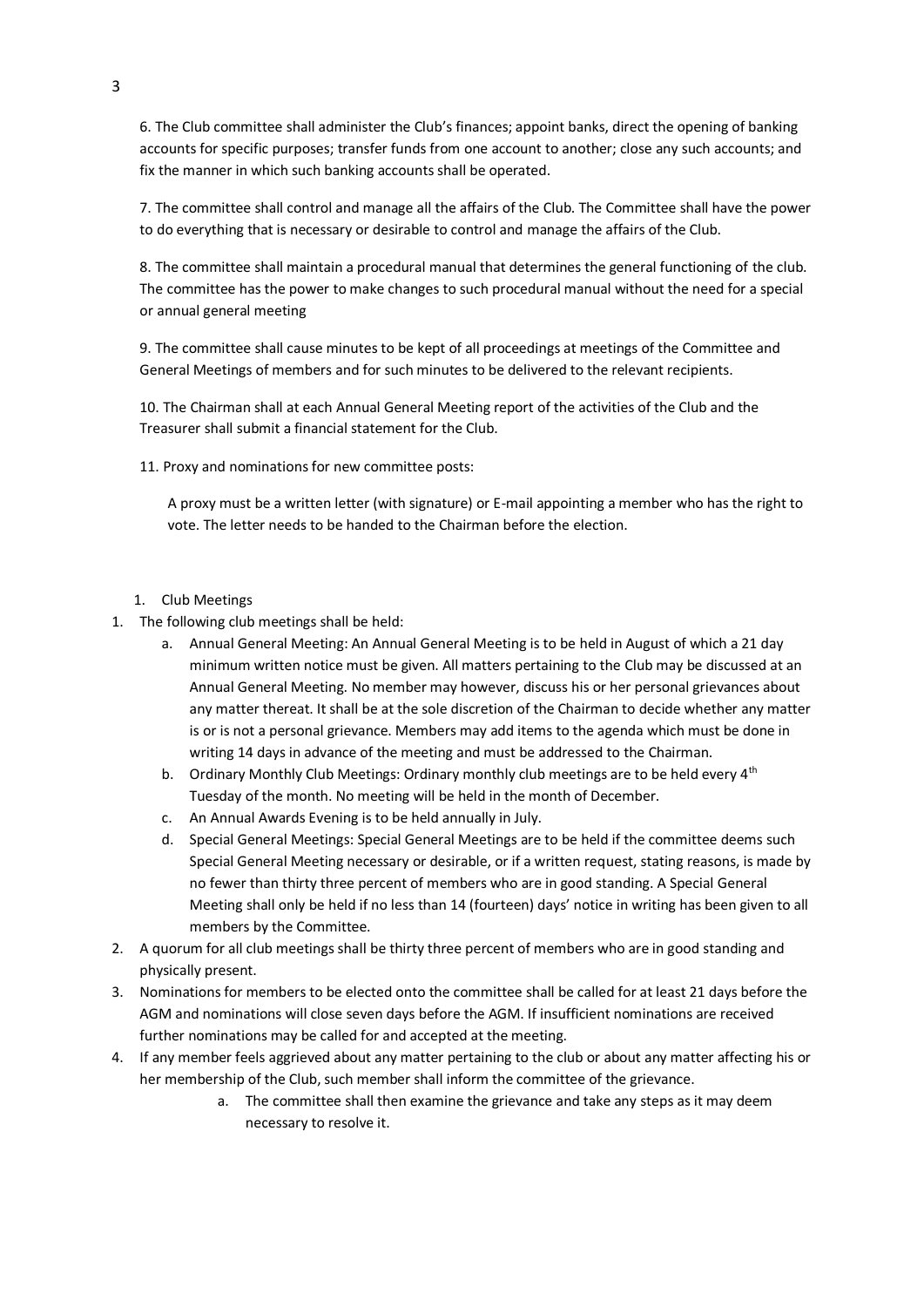**b.** If such member is thereafter not satisfied with the decision of the committee or with the steps taken by the committee to resolve the issue, such member may call for a Special General Meeting as provided for in Clause 8.1.4.

### 9**. Committee Meetings**

- a) The committee shall meet as often as necessary provided that no fewer than six meetings are held annually.
- b) A quorum for all committee meetings shall be three members.
- c) Attendance at committee meetings shall be open to all members of good standing except if under circumstances as detailed in clause 5 (Disciplinary Provisions)

#### 10. **Notice of Meetings**

- 1. If any Annual General Meeting is held on any day other than on the day of an ordinary club meeting, written notice thereof shall be given to all members not less than 30 (thirty) days before such Annual General Meeting otherwise 21 days' written notice will be given.
- 2. Special General Meetings shall only be held if no less than 14 (fourteen) days' notice in writing has been given to all members by the Committee.

#### 11. **Amendments to the Constitution**

The Constitution may only be amended at an Annual or Special General Meeting and shall be passed by no less than two thirds of the members present.

No such proposed amendments shall be considered unless 14 (fourteen) days' notice in writing has been given of such proposed General Meeting.

### 12. Dissolution **of the Club**

- 1. The Club shall not be dissolved if five or more members in good standing present at any General Meeting, at which the proposed dissolution or disbandment is on the agenda, oppose such proposal.
- 2. If at such meeting fewer than five members are in favour of the continued existence of the Club, a motion for the disbandment of the Club may be passed by the members present at such meeting.
- 3. The assets of the Club shall thereafter be realised by the Committee, the liabilities of the Club shall be met and within three months of such resolution to dissolve having been passed, a Special General Meeting shall be held at which the Committee shall render an account of what it has done regarding the realisation of the assets and the meeting of the liabilities of the Club.
- 4. Any balance in either money or goods which then remain to the credit of The Club shall thereafter be handed to The Photographic Society of South Africa.
- 5. Upon the report having been furnished by the Committee and any remaining assets having been donated to the Photographic Society of South Africa, as provided for in part 13.3 the Club shall be deemed to have been dissolved or disbanded and shall no longer exist.